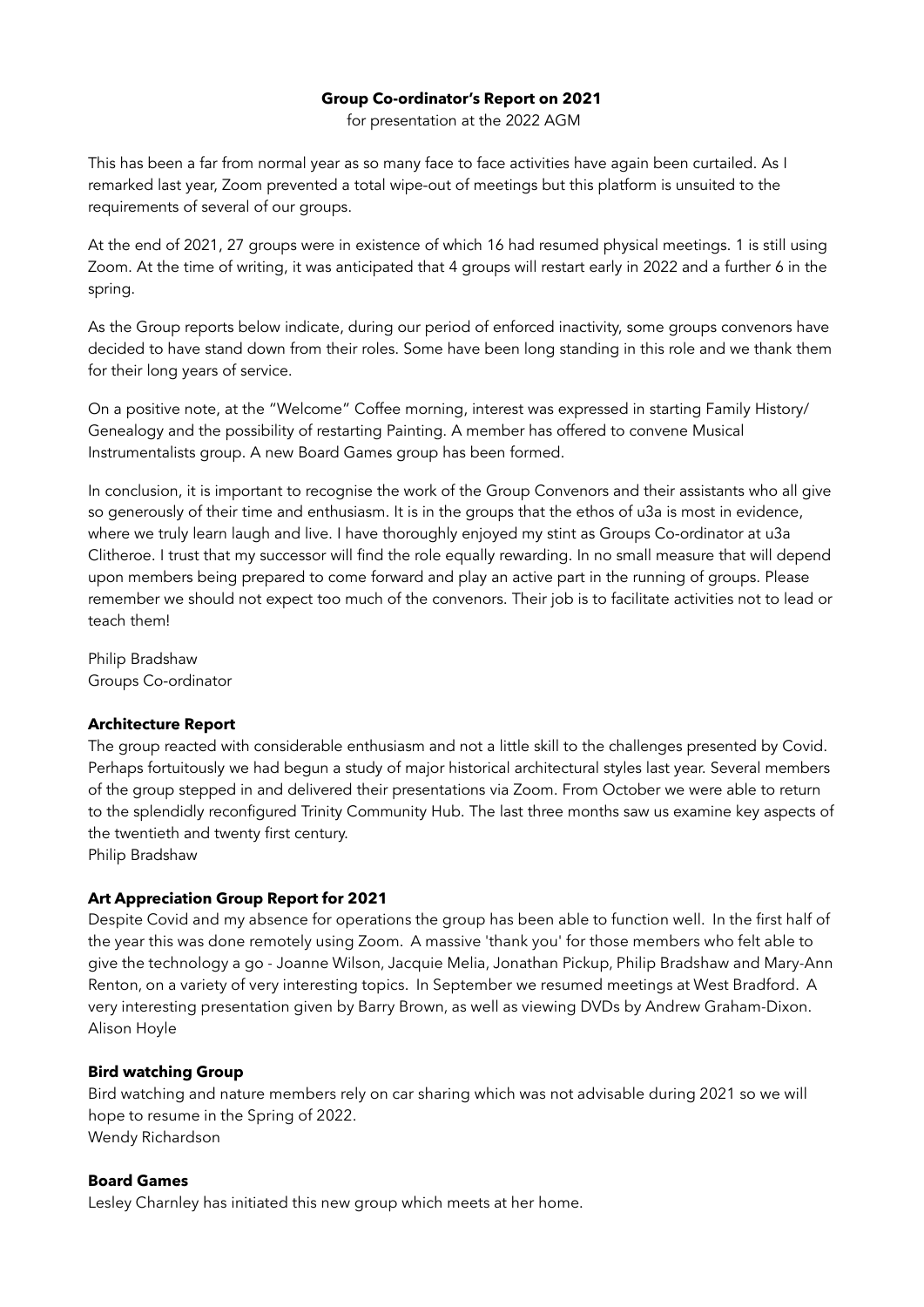## **The Book Group**

has continued to meet at 2 pm on the fourth Thursday of each month on Zoom. Online meetings have worked well for a core of 6-8 members and there have been some advantages to virtual get togethers, including the development of members' digital skills. However, we are aware that average attendance has dropped and not everyone has been able to participate. We are looking forward to resuming face-to-face meetings in Clitheroe Library from November 2021.

Ann Yates has taken over from Sue Mayor

## **Canasta**

No meetings were held in 2021, anyone interested has been kept up to date with the news flashes. Su & John Grant

### **Circle Dance Group**

A few enthusiasts started meeting out of doors in the Summer. The Pendleton Village Hall generously allowed us to run a cable to the car park where we danced. This Autumn we moved indoors with three 'teams' coming on a rota basis to keep the numbers small. Many have missed dancing during Covid but others have been cautious about returning. Sally Maxwell

**The Discussion Group** has survived Covid despite meeting only on the odd occasions when the rules allowed; mostly in the garden.

Things are easier now and we meet in my home as before but now number only three though of course would like more. We discuss all manner of topical subjects.

Inevitably, because of our small number, we are an informal gathering, knowing each other well by now. This may well change with an increase in numbers and a will to become more formal.

There is no charge for the use of my home and we do have refreshments. All are welcome. Liz Lawson

**Food and wine** has not met since March 2020

**The French Group** has not met since March 2020 because of the Covid situation. I have tried to keep in contact with members by e-mail although this is a bit irregular. In fact the group has grown with three new members joining with the help of the website. Barbara Pickup

### **Garden Study**

Wendy Richardson and AnnKay have relinquished their roles as Convenors of Garden Study. It is hoped that another member will step forward to support the member who hopes to reform this group

## **Geology Group**

The Geology Group moved online using Zoom in 2020. So by 2021 we were used to meeting that way, indeed the group gained a quite number of new members, some living at a distance. We continued our programme looking at the geology of various places. In the first half of the year we "visited" North West Scotland, roman mining in the UK and Spain, the geology off three "chilly"places - Antarctica, Iceland and Greenland, then a first look at New Zealand.

From July we were amongst the first U3A groups to arrange trips out. We went to see the historic lime kilns of Chatburn and Stainforth, and to look at the Yoredale series of rocks at Askrigg in Wensleydale. In September we took the bold step of meeting face to face, in the lounge at West Bradford Hall. Numbers initially were a lot less than online, but by November had built back up to pre-covid levels. We had feedback on our trips out and rocks from NW Scotland, a look at the La Palma Volcano and Washington State earthquakes, and another more detailed look at South Island Now Zealand.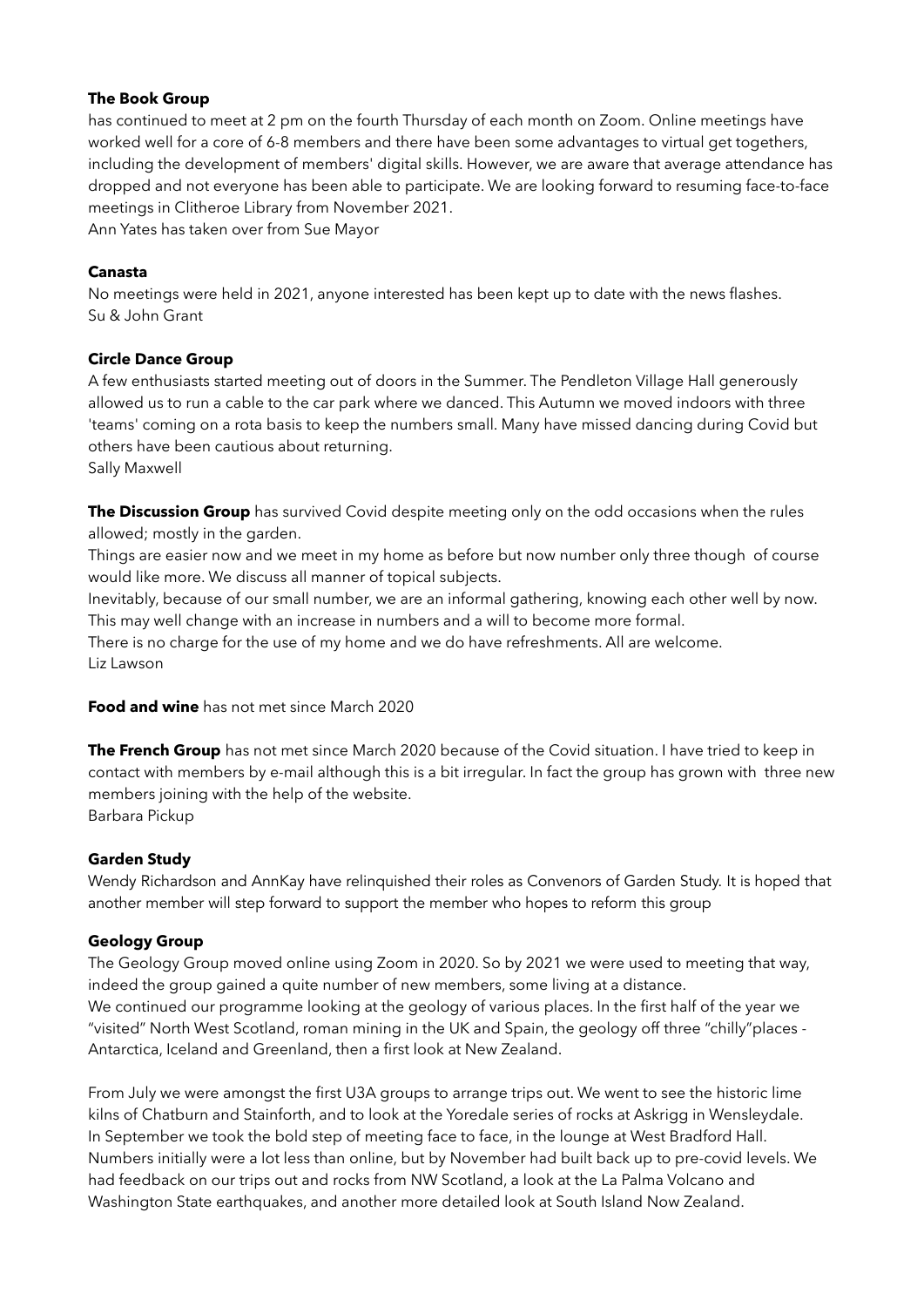Overall, in the time of lockdowns and Zooms, the geology group managed to keep going remarkably well. One thing we learnt to do was to use a greater variety of short videos around a subject to avoid talking heads on zoom. We also made efforts to provide email feedback and links so those missing a meeting could catch up. Another plus was passing on Zoom links to various "professional" standard lectures or meetings.

Frank Taylor

## **German Conversation** has continued to meet via Zoom.

Denis Cassidy

# **History Group's report**

Despite the pandemic and lockdown, the History Group has continued to thrive and meet up regularly throughout 2021. Zoom meetings with excellent presentations by members covered topics such as Barnoldswick's development as a mill town, the Civil war in Lancashire, the role of women in World War One, and What's in a name ?

We also held 2 zoom Antiques Roadshows in which members displayed and gave interesting talks about antique items in their possession. Additionally, 2 lovely guided walks led by members around Higham and Barnoldswick were enjoyed.

Most recently, we were able to meet in West Bradford Village Hall for our second session of What's in a name?

Hazel Best

## **iPad**

The iPad group has ceased to function. Grateful thanks are extended to Ann Taylor and Jennifer Lockwood.

# **Italian Conversation**

The Italian Conversation group have not met as they usually hold their meetings in members houses and as some of us were having to take extra care it was decided to wait until Spring 2022 before we resume. Wendy Richardson

**Let's Do Lunch Group** has been unable to meet.

## **Music Appreciation Group**

Lockdowns and Zoom proved quite a challenge, particularly with regard to relaying music. However, we managed to do monthly presentations online for about a year up to September 2021. The group were extremely loyal and persevered through all the technological ups and downs!!! Zoom did bring some benefits, though, as members were able to join the meetings from a variety of places, including Cambridge, Buckinghamshire, France, Portugal and even a school car park in Wirral. Also, two of our group had recently moved to Shropshire, but continued taking an active part in our monthly programmes. Now, it has to be said that most members were more than pleased and ready to resume actual meetings from October.

Margaret Cunliffe

**Playreading** has been unable to meet

## **Plodders Report**

We would like to acknowledge the contribution made by Edna Clarkson who initiated the Plodders Group in 2017. This group meets on the third Tuesday of each month at 11.00am to walk together for about one hour. The mileage covered is approximately two miles on paths and pavements at a gentle pace. There are no styles or difficult terrains. The group is ideal for people new to walking or who are experiencing